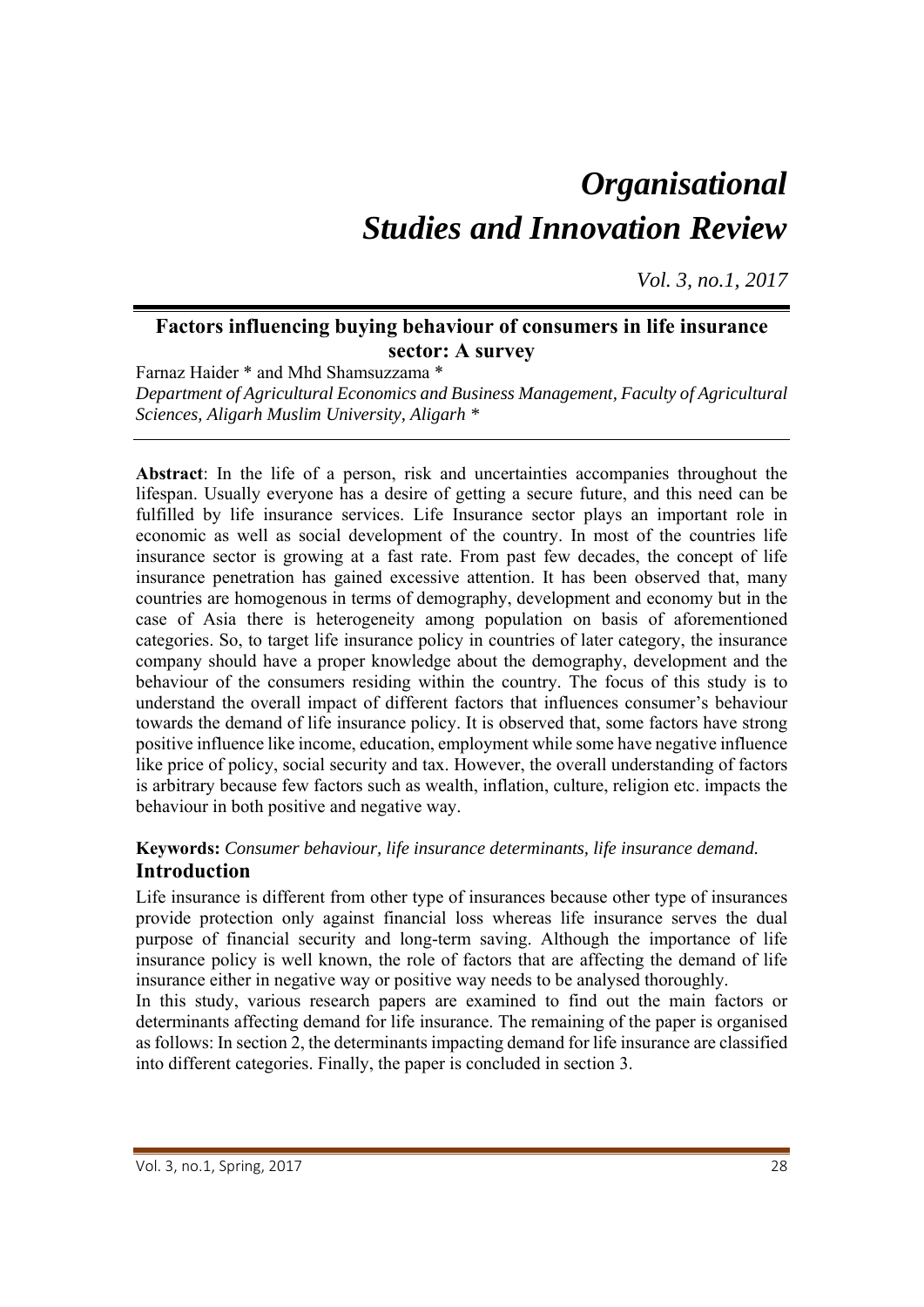# **Literature Review**

## **Economic Factors**

Money is considered as one of the most important factors that is required to buy life insurance policy, which is a part of economic factor. Economic factors include income, wealth, inflation, taxation. The impact of these factors on life insurance demand is examined in the sub-sections.

# *Income*

Generally, in a family there is one income earner and the other family members are his/her dependents. If the sole earner of a family dies prematurely then his/her dependents may suffer financial crisis. So there is a need of life insurance as it reduces financial risk for his/her family and also secures the future of his/her family (Browne and Kim 1993). It has been observed that, people with high personal disposable income are more likely to buy financial security instruments.

So, it can be asserted that, increase in income raises the chances or probability to purchase the life insurance policy (Fortune 1973; Campbell 1980; Burnett and Palmer 1984; Truett and Truett 1990; Showers and Shotick, 1994; Browne and Kim 1993; Outreville 1996; Redzuan, Abdul Rahman and Aidid 2009; Curak and Gaspic 2011; Yazid et al. 2012). *Wealth* 

Besides current income, people also have wealth as the source of fund. As wealth increases the sense of security increases as the family or dependents feel more financially secure in case of death or any disablement to income earner. Fortune (1973) has found that as wealth increases the tendency to risk aversion decreases because the wealth act as financial security/preventive asset in the event of economic loss to the family hence reduces the demand for life insurance. So there is negative relation between wealth and life insurance demand as to overcome the economic crisis in a family wealth act as catalyst (Campbell 1980).

But life insurance demand can also be positively related to wealth as life insurance acts as good investment tool and also provides the liquid reserves to insured person/dependents (Black and Skipper 1994; Hau 2000).

## *Inflation*

Another factor that influences life insurance demand is inflation. Some studies found a negative relation between inflation and demand for life insurance (Fortune 1973; Yazid et al. 2012) while some studies have found that there is varying relation between the demand for life insurance and inflation (Browne and Kim 1993; Hofflander and Duvall 1967; and Outreville 1996). On the other hand, Hofflander and Duvall (1967) found that to study the demand for life insurance in context of inflation has two aspects namely income-effect and substitute-effect.

First is Income-effect and it argues that increase in inflation increases the cost of living hence reduces the real income of a person and thus he reduces his demand for goods and services to overcome the burden of inflation. Therefore, demand for life insurance decreases due to increase in inflation because the policyholder cannot pay the premium. Second is substitute-effect which argues that the demand for life insurance increases as inflation increases. It is due to the expectancy of inflation to rise in future. So the consumer will buy more life insurance to secure the future of his dependents if he dies prematurely because in future increment in cost of living is certain to happen.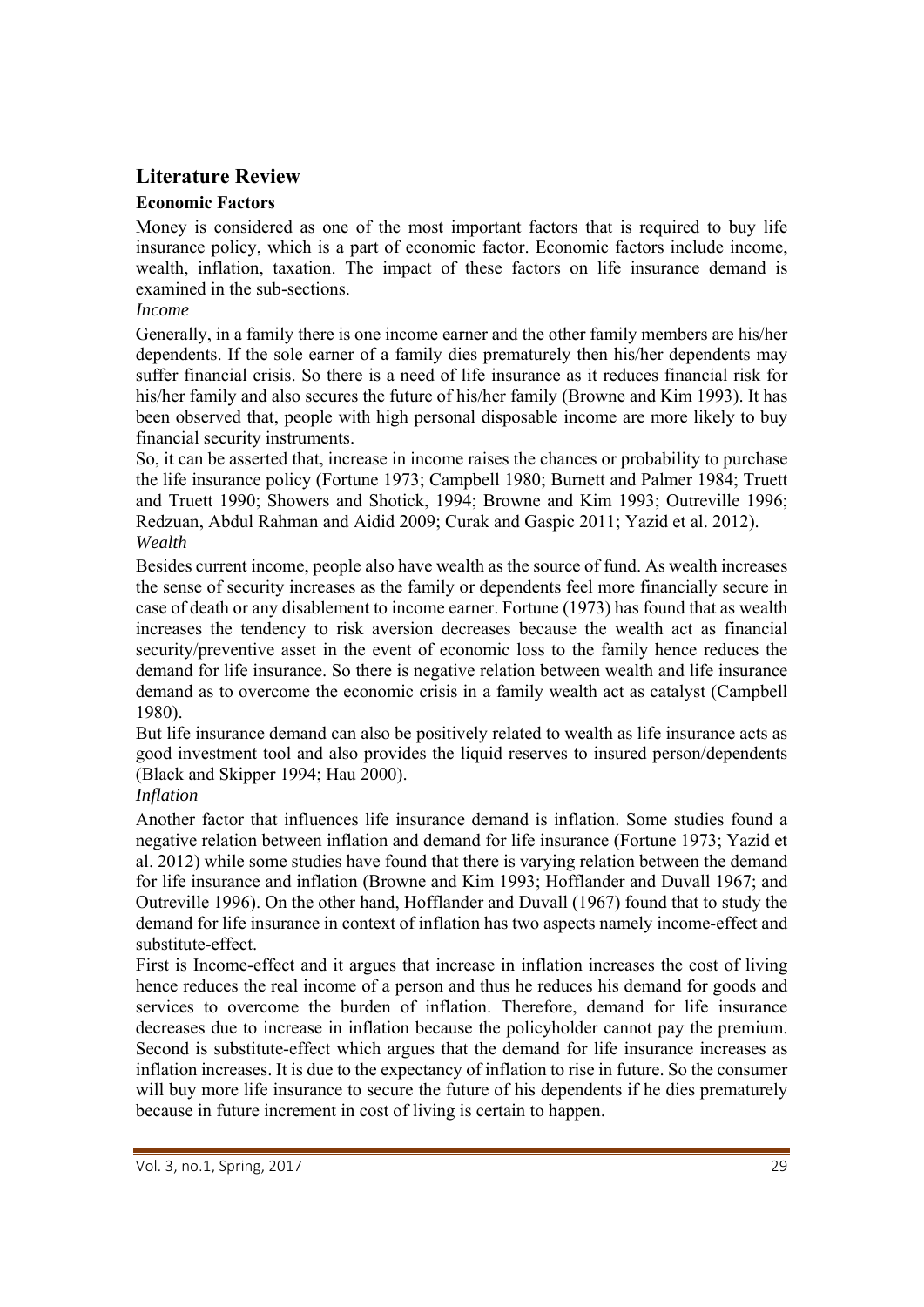#### *Tax*

As income increases the payable tax of an individual also increases. Insurance premium expenditure provides tax allowance (Black and Skipper 1994). Tax allowance enables high income earners to reduce their payment in income tax. This characteristic increases the demand for life insurance (Black and Skipper 1994).

Additionally, insurance benefits are exempt from tax. So, life insurance act as important long term saving instrument and retirement benefit (Black and Skipper 1994). Hence there is a positive relation between tax and life insurance demand.

#### *Price of life insurance policy*

Price of life insurance is calculated using three factors namely mortality table, interest rate and expenses of the insurance company. By estimating all the three factors, the premium price is calculated that the policy holder has to pay. If the premium amount is low, then the demand for life insurance will be more because more people can afford it (Browne and Kim,1993). But if the premium amount is high, then the life insurance demand is expected to fall. Hence there is negative relation between price of life insurance and demand for life insurance (Mantis and Farmer 1968; Browne and Kim 1993).

#### **Sociocultural factors**

The factors which describe a society are known as sociocultural factors. They include religion, culture, values, social class, reference groups and family.

#### *Culture and religion*

The demand of life insurance is also affected by the cultural values of persons of a region or country. Cultural beliefs vary greatly from place to place like in many Asian countries life insurance is considered as saving instrument (Black and Skipper 1994).

Demand for life insurance has some influence by religious principles of people (Zelizer 1983; Browne and Kim 1993; Outreville 1996). Demand for life insurance vary across countries due to different religions (Beck and Webb 2003).

In the olden times the preachers of various religions were against life insurance. They thought that life insurance is to safeguard life of a person and it contradicts the faith that God protects the life of each and every person on earth. So, up to 19th century life insurance was banned in many European countries (Zelizer 1983). Moreover, it is believed that the life insurance benefit is a kind of money in exchange of life of insured person so it is considered as immoral (Zelizer 1983). Hence in various Islamic countries the demand for life insurance is less than that of non-Islamic countries (Browne and Kim, 1993; Outreville 1996).

## *Social security*

It is found in various studies that social security acts as important economic support for family (Black and Skipper 1994). Hence social security has negative impact on demand for life insurance (Rose and Mehr 1980; Beenstock et al. 1986; Ward and Zurbruegg 2002; Li et al. 2007). Duker (1969) found that the demand for life insurance is less in a family having working female spouse as compared to the family having non-working female spouse. Hence higher the social security benefits, lower will be the demand for life insurance (Duker 1969; Beenstock et al. 1986; Browne and Kim 1993).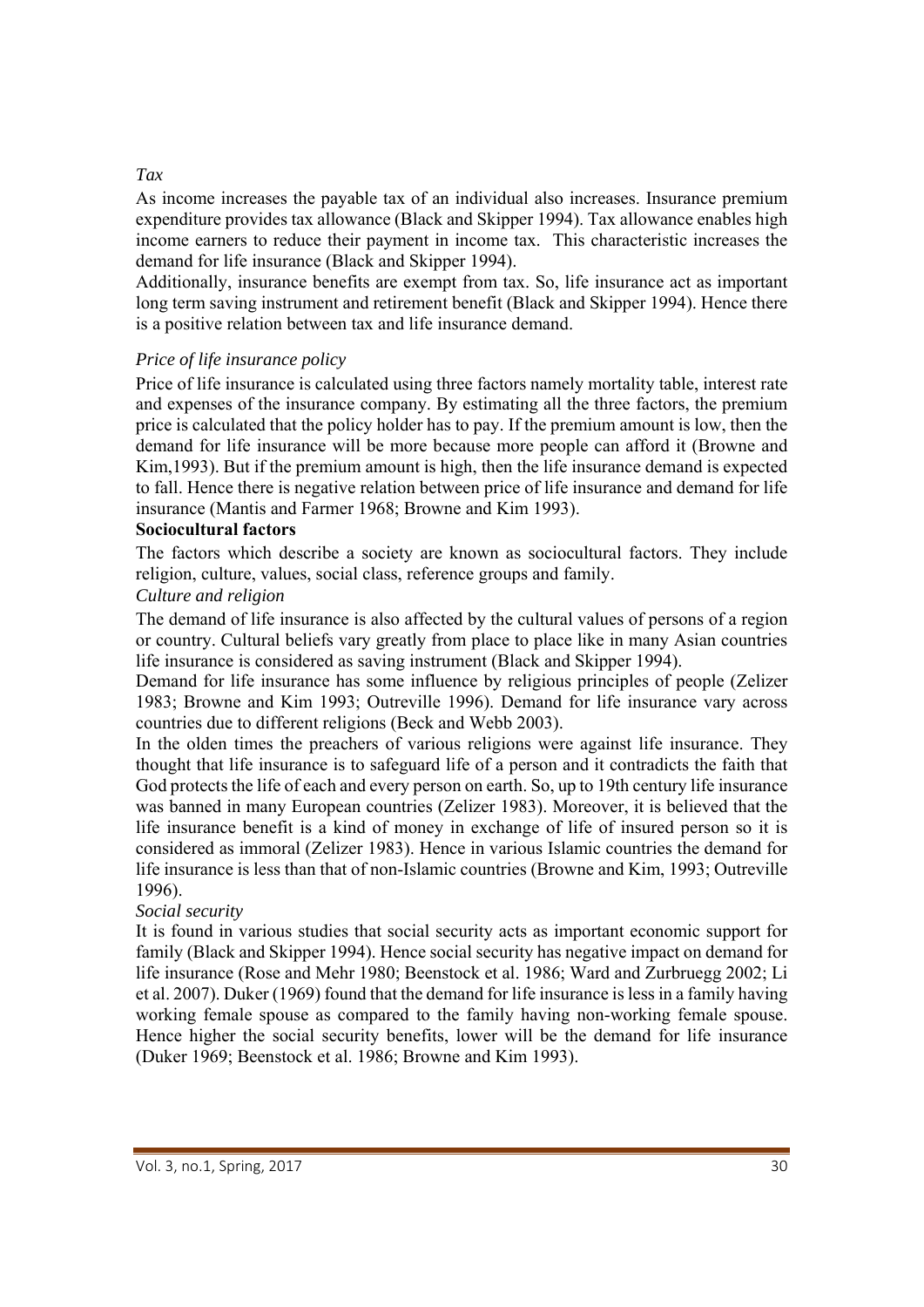### **Demographic factors**

The demographic factors are particular features of a population and helps in categorising a population on the basis of these factors. This factor includes age, gender, education level, income level, marital status, occupation.

*Age* 

Age has positive relation to demand for life insurance (Showers and Shotick 1994; Truett and Truett 1990; Yazid et al. 2012). The reason behind this is as age increases people are more concerned about their future. A person tries to plan the source of income for future after retirement. Also at higher age people are more aware about life insurance. So the demand for life insurance increases in a positive way with age.

#### *Education*

It is found that highly educated people buy life insurance frequently compared to less educated people because educated people are more aware about insurance products and they hold an ability to analyse and compare different types of life insurance products, and they also want their dependents to be secure against risk compared to uneducated ones (Truett and Truett 1990). Hence there is positive relation between education and the demand for life insurance (Ferber and Lee 1980; Burnett and Palmer 1984; Truett and Truett 1990; Brown and Kim 1993; Hau 2000; Hwang and Gao 2003; Curak and Gaspic 2011; Yazid et al. 2012). Not only the education level of income earner but the education level of family members also has positive effect towards demand for life insurance (Browne and Kim 1993; Curak and Gaspic 2011).

#### *Employment status*

Employment status is another factor that affects positively towards demand for life insurance (Black and Skipper 1993). It is because people having employment means they have continuous income so they can buy life insurance whereas unemployed person cannot buy life insurance (Mantis and Farmer 1968). Likewise, higher level of employment signifies high status due to this people are more aware about life insurance and show more concern towards protecting the future of their family members. Hence, there is positive relation between employment and life insurance demand (Mantis and Farmer 1968; Black and Skipper 1993; Yazid et al. 2012)

# *Number of dependents*

Number of dependents of a person are the members that depends on the income of the earner in a family. It has been observed that this factor plays vital role in the demand for life insurance. There is a positive relation between number of dependents and demand for life insurance (Brown and Kim 1993; Curak and Gaspic 2011). As the number of dependents increases an individual is more willing to secure their future and hence he like to spend more in life insurance (Beenstock et al.1986; Browne and Kim 1993).

## **Psychographic factors**

Psychographic factors are also called AIO factors (attitude, interest and opinion factors). Together with demographic factors, psychographic factors provide better insight to behaviour of consumer as demographic factors tells who the consumers are and psychographic factors tells why they buy.

More educated people are risk averters as they have more knowledge about confronting the risk, hence they demand more life insurance (Outreville 1996). Burnett and Palmer (1984) found that the people who buy more life insurance policies are risk takers while those who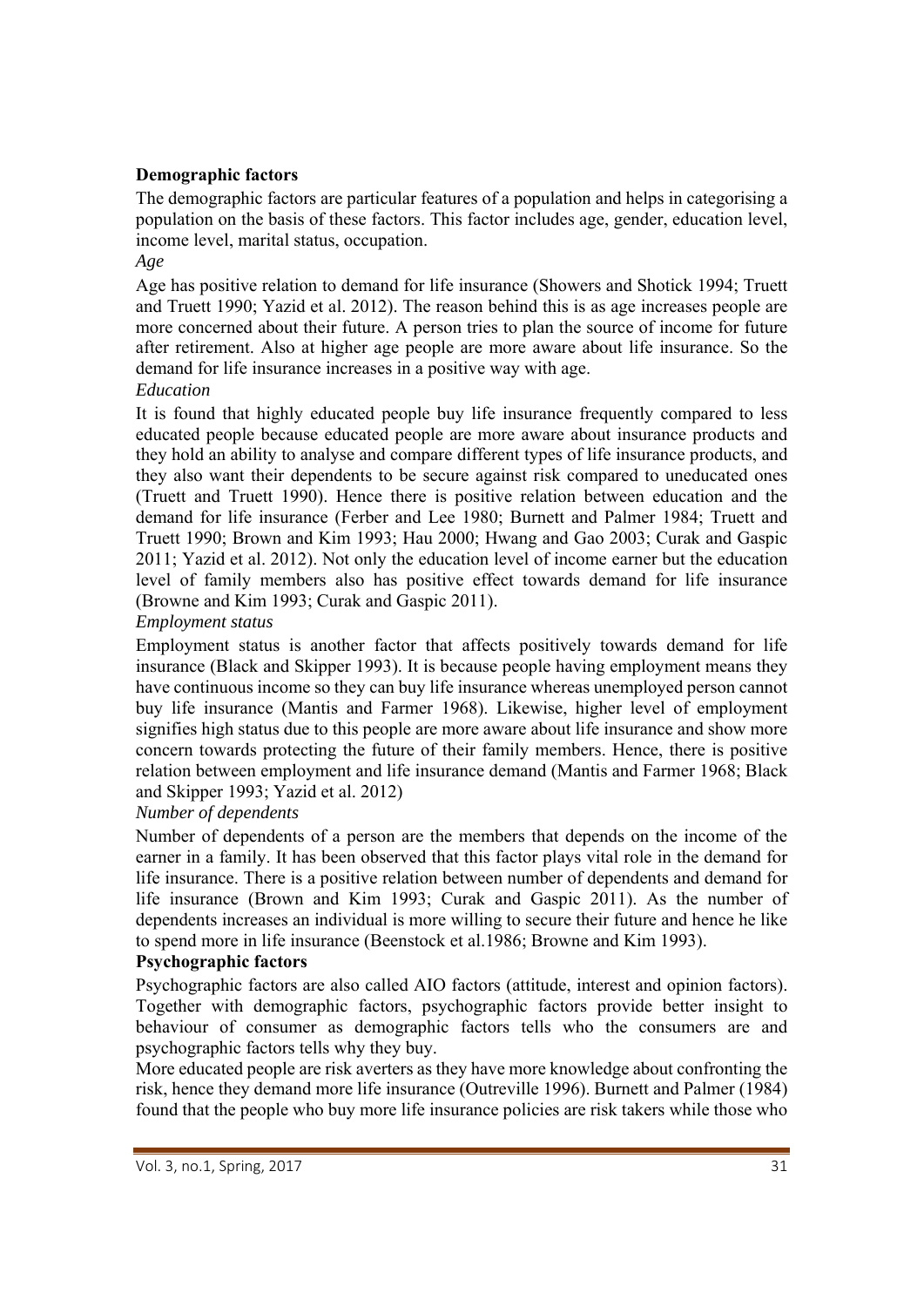buy low amount of life insurance policies are risk averters. The persons who freely express

| <b>Major factors</b>   | Sub factors          | <b>Impact on</b> | <b>References</b>                                                        |
|------------------------|----------------------|------------------|--------------------------------------------------------------------------|
|                        |                      | life             |                                                                          |
|                        |                      | insurance        |                                                                          |
| Economic               | Income               | Positive         | Fortune 1973; Campbell 1980; Burnett and                                 |
| factors                |                      |                  | Palmer 1984; Truett and Truett 1990; Showers                             |
|                        |                      |                  | and Shotick, 1994; Browne and Kim 1993;                                  |
|                        |                      |                  | Outreville 1996; Redzuan, Abdul Rahman and                               |
|                        |                      |                  | Aidid 2009; Curak and Gaspic 2011; Yazid et<br>al. 2012                  |
|                        | Wealth               | Negative/        | Fortune 1973; Campbell 1980; Black and                                   |
|                        |                      | positive         | Skipper 1994; Hau 2000                                                   |
|                        | Inflation            | Negative/        | Hofflander and Duvall 1967; Browne and Kim                               |
|                        |                      | positive         | 1993; Outreville 1996                                                    |
|                        | Tax                  | Positive         | Black and Skipper 1994                                                   |
|                        | Price of policy      | Negative         | Mantis and Farmer 1968; Browne and Kim, 1993                             |
| Sociocultural          | Culture and religion | Positive/        | Browne and Kim, 1993;                                                    |
| factors                |                      | negative         | Outreville 1996; Zelizer 1983; Burnett and                               |
|                        |                      |                  | Palmer 1984                                                              |
|                        | Social security      | Negative         | Duker 1969; Rose and Mehr 1980; Beenstock et                             |
|                        |                      |                  | al. 1986; Browne and Kim 1993; Ward and                                  |
|                        |                      |                  | Zurbruegg 2002; Li et al. 2007                                           |
| Demographic<br>factors | Age                  | Positive         | Showers and Shotick 1994; Truett and Truett                              |
|                        | Education            | Positive         | 1990; Yazid et al. 2012<br>Ferber and Lee 1980; Burnett and Palmer 1984; |
|                        |                      |                  | Truett and Truett 1990; Brown and Kim 1993;                              |
|                        |                      |                  | Hau 2000; Hwang and Gao 2003; Curak and                                  |
|                        |                      |                  | Gaspic 2011; Yazid et al. 2012                                           |
|                        | Employment status    | Positive         | Mantis and Farmer 1968; Black and Skipper                                |
|                        |                      |                  | 1993; Yazid et al. 2012                                                  |
|                        | Number of            | Positive         | Beenstock et al.1986; Brown and Kim 1993;                                |
|                        | dependents           |                  | Curak and Gaspic 2011                                                    |
| Psychographi           | Attitude             | Positive/        | Ferber and Lee 1980; Burnett and Palmer 1984                             |
| c factors              |                      | negative         |                                                                          |
|                        | Interest             | Positive/        | Burnett and Palmer 1984                                                  |
|                        |                      | negative         |                                                                          |
|                        | Opinion              | Positive/        | <b>Burnett and Palmer 1984</b>                                           |
|                        |                      | negative         |                                                                          |

*Table 1: Impact of three major determinants on the demand of life insurance*

opinions are opinion leaders, such people do not own more life insurance. Also individual possessing large life insurance policies are not price conscious, low information seekers, have low self-esteem and have low brand loyalty (Burnett and Palmer 1984). The people who have positive attitude towards life insurance like to save regularly and are optimistic towards life (Ferber and Lee 1980).

The factors which affect the behaviour of consumer towards opting life insurance are summarised in Table 1.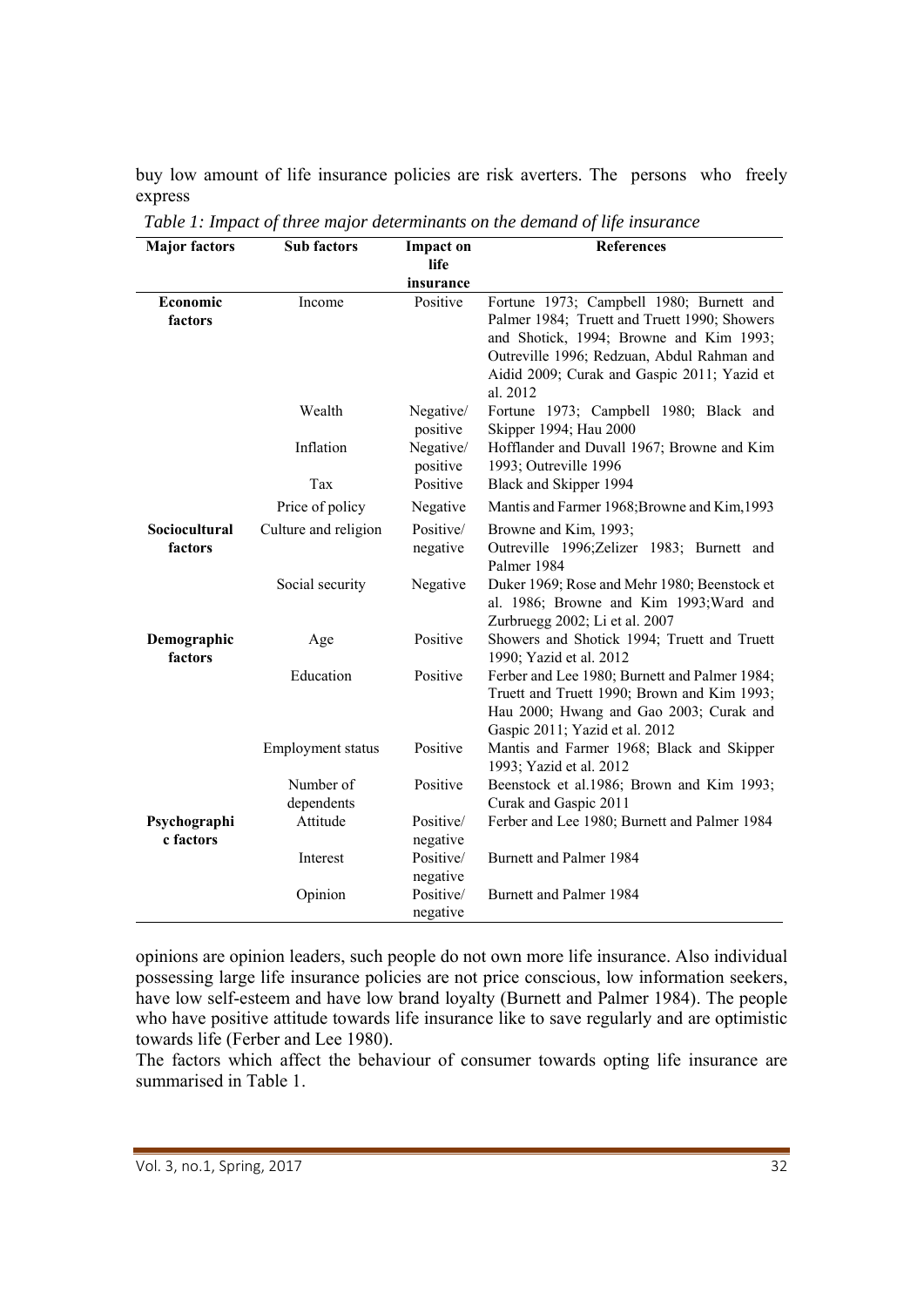# **Conclusion**

The factors that impact life insurance demand can be classified into four broad categories, that are economic factors, sociocultural factors, demographic factors and psychographic factors. From past few decades many researches have been conducted on this topic but still it is one of the popular research topic across the globe because of continuous change in demography, economy, development of several countries and also increase in competition among insurance companies. Due to the continuous change of these factors, most of the conclusion made in the previous researches become irrelevant.

It is found that most of the studies provide enough insight to the factors determining behaviour of consumers towards life insurance but still there are certain elements that has been overlooked such as whether the surrounding of a consumer have any impact on the demand of life insurance beside his/her religion or culture. For example, if the friends of a person hold life insurance policy and they insist or recommend that person to buy life insurance policy because it is a good saving instrument, so do that person buy life insurance policy or not even if his/her religion does not allow him/her to do so.

## **References**

Beck, T. & Webb, I., (2003). Economic, demographic and institutional determinants of life insurance consumption across countries. *World Bank Economic Review*, 17(1), pp. 51-88. Beenstock, M., Dickinson G. & Khajuria S., (1986). The determination of life premiums: An international cross-section analysis 1970-1981. *Insurance: Mathematics and Economics*, 5(4), pp. 261-270.

Black, K. & Skipper, H.D., (1994). *Life insurance.* Prentice-Hall.

Browne, M.J. & Kim, K., (1993). An international analysis of life insurance demand. *Journal of Risk and Insurance*, 60(4), pp. 616-634.

Burnett, J.J. & Palmer, B.A., (1984). Examining life insurance ownership through demographic and psychographic characteristics. *Journal of Risk and Insurance*, 51(3), pp. 453-467.

Campbell, R.A., (1980). The demand for life insurance: an application of the economics of uncertainty. *Journal of Finance*, 35(5), pp.1155-1172.

Curak, M. & Kljakovic-Gaspic, M., (2011). Economic and social determinants of life insurance consumption: Evidence from central and eastern Europe. *The Journal of American Academy of Business*, 16(2), pp. 216-222.

Duker, J.M., (1969). Expenditures for life insurance among working-wife families. *Journal of Risk and Insurance*, 36(5), pp. 525-533.

Ferber, R. & Lee, L.C., (1980). Acquisition and accumulation of life insurance in early married life. *The Journal of Risk and Insurance*, 47(4), pp.713-734.

Fortune, P., (1973). A theory of optimal life insurance: Development and tests. *Journal of Finance*, 28(2), pp. 587-600.

Hau, A., (2000). Liquidity, estate liquidation, charitable motives, and life insurance demand by retired singles. *Journal of Risk and Insurance*, 67(1), pp. 123-141.

Redzuan, H., Rahman, Z.A. & Aidid, S.S.S.H., (2009). Economic determinants of family takaful consumption: Evidence from Malaysia. *International Review of Business Research Papers*, Vol. 5, No. 5, pp. 193-211.

Hofflander, A.E. & Duvall, R.M., (1967). Inflation and sales of life insurance. *Journal of Risk and Insurance*, 34(2), pp. 355-361.